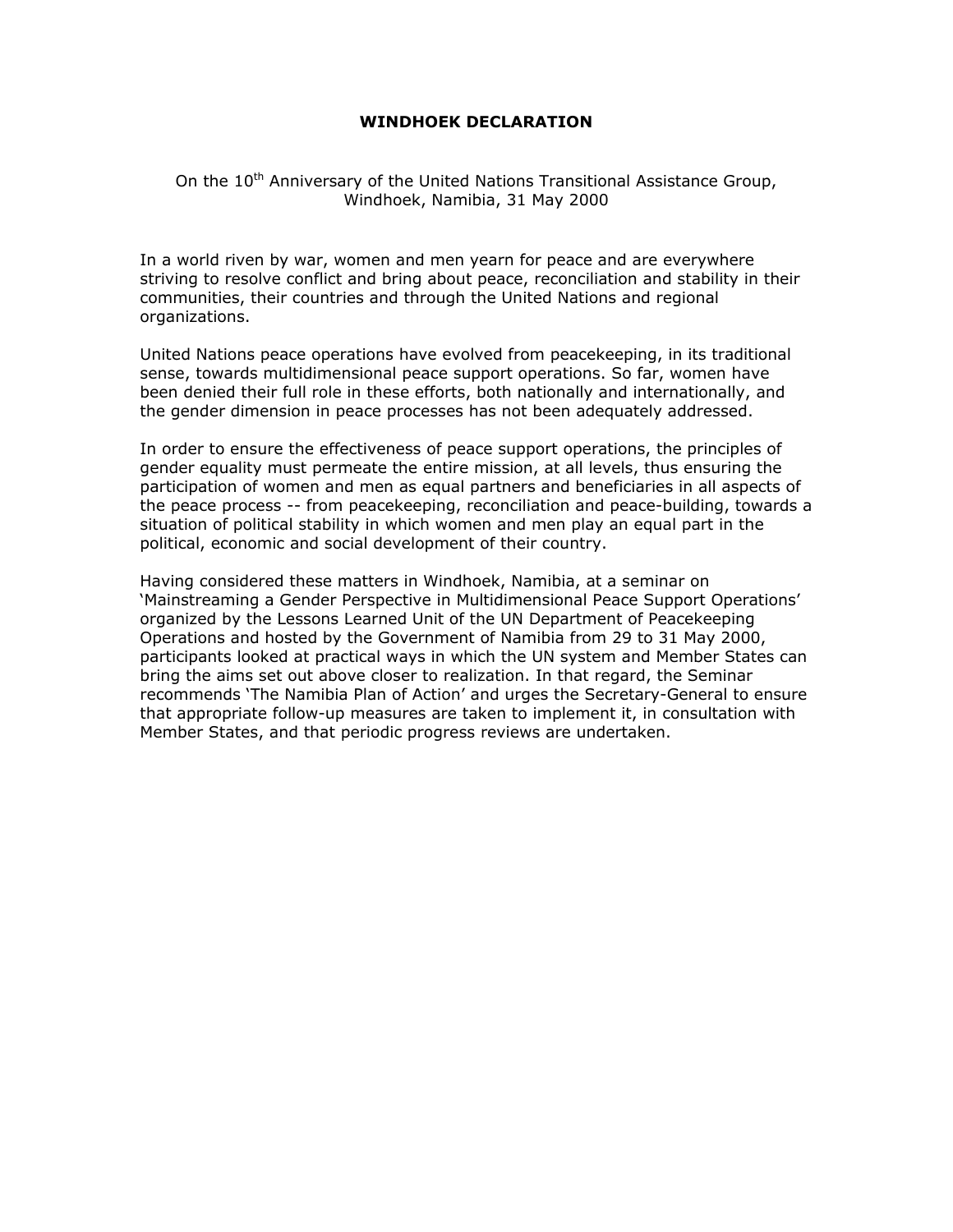## **Namibia Plan of Action on 'Mainstreaming a Gender Perspective in Multidimensional Peace Support Operations'**

# **1. Negotiations in Furtherance of a Ceasefire and/or Peace Agreements:**

-Equal access and participation by women and men should be ensured in the area of conflict at all levels and stages of the peace process.

-In negotiations for a ceasefire and/or peace agreements, women should be an integral part of the negotiating team and process. The negotiating team and/or facilitators should ensure that gender issues are placed on the agenda and that those issues are addressed fully in the agreement.

## **2. Mandate**

-The initial assessment mission for any peace support operation should include a senior adviser on gender mainstreaming.

-The Secretary-General's initial report to the Security Council, based on the assessment mission, should include the issue of gender mainstreaming, and should propose adequate budgetary provisions.

-Security Council resolutions setting up and extending peace support operations should incorporate a specific mandate on gender mainstreaming.

-All mandates for peace support operations should refer to the provisions of the Convention on the Elimination of All Forms of Discrimination against Women, as well as other relevant international legal instruments.

-Follow-on mechanisms should be established within the mission's mandate to carry over tasks to implement fully gender mainstreaming in the post-conflict reconstruction period.

# **3. Leadership**

-In accordance with the Secretary-General's target of 50 per cent women in managerial and decision-making positions, more determined efforts must be made to select and appoint female Special Representatives of the Secretary-General and senior field staff for peace support operations.

-A comprehensive database with information specifically on female candidates with their qualifications, both military and civilian, should be maintained.

-An Advisory Board should be set up within the Department of Peacekeeping Operations (DPKO), preferably with qualified external participation, to ensure that this database and existing lists of female candidates are given due consideration. -Special Representatives of the Secretary-General and senior mission personnel should receive an in-depth briefing on gender mainstreaming issues prior to deployment.

### **4. Planning, Structure and Resources of Missions**

-A gender affairs unit is crucial for effective gender mainstreaming and should be a standard component of all missions. It should be adequately funded and staffed at appropriate levels and should have direct access to senior decision-makers. -The DPKO-led operational planning teams at United Nations Headquarters must include gender specialists and representatives of other United Nations agencies and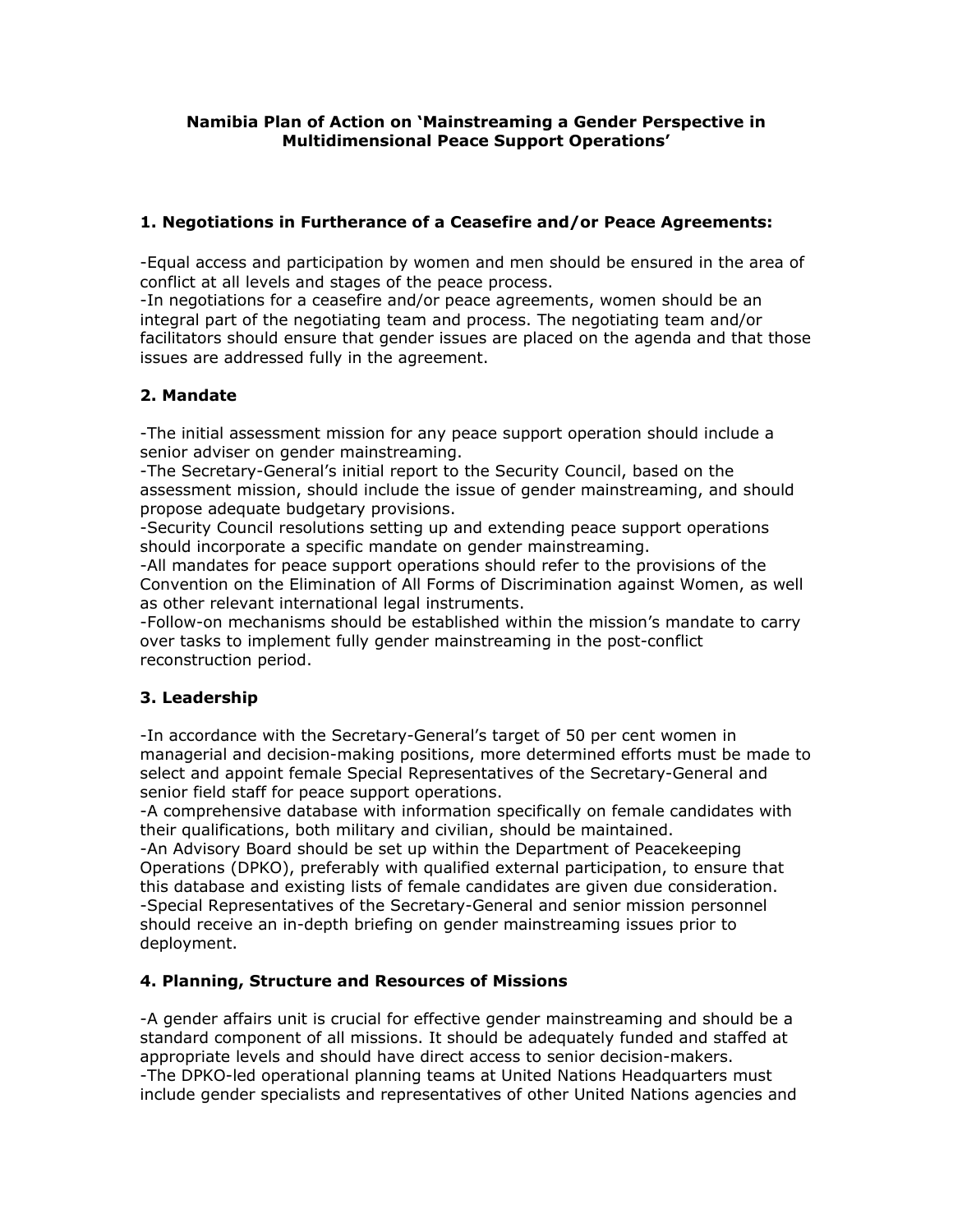organizations dealing with gender issues.

-All DPKO and Department of Political Affairs briefings to the Security Council, as well as formal and informal briefings to the General Assembly legislative bodies, Member States and other relevant bodies, should integrate gender issues related to that particular mission.

-There is a need for the financial authorities of the United Nations, particularly the Advisory Committee on Administrative and Budgetary Questions, to give priority to the funding of gender mainstreaming.

-Lessons learned from current and prior missions on gender should be incorporated at the planning stage of a new mission. To this end, the compilation of good practices on gender mainstreaming should be constantly updated.

## **5. Recruitment**

-The United Nations must set an example by rapidly increasing the number of senior female civilian personnel in peace support operations in all relevant Headquarters departments, including DPKO, and in the field.

-Member States should be asked to increase the number of women in their military and civilian police forces who are qualified to serve in peace support operations at all levels, including the most senior. To this end, a stronger mechanism than the current note verbale to troop-contributing nations should be developed. Requests to troopcontributing nations could be tailor-made to nations that are known to have suitable female staff, while other potential troop-contributing nations could be encouraged to develop longer-term strategies to increase the number and rank of female personnel in their respective forces.

-The terms of reference, including eligibility requirements, for all heads of mission components and their personnel should be reviewed and modified to facilitate the increased participation of women, and, depending on the outcome of that review, special measures should be taken to secure this goal.

-All agreements and individual contracts governing the assignment of personnel, including arrangements for United Nations Volunteers, should reflect the genderrelated obligations and responsibilities of those personnel. In particular, the code of conduct should be addressed in all of these documents.

# **6. Training**

-Troop-contributing nations, which are training military, police and civilian personnel specifically for their participation in peace support operations, should involve a higher percentage of women in that training.

-Gender issues should be mainstreamed throughout all regional and national training curricula and courses for peace support operations, particularly those sponsored directly by the Training Unit of DPKO.

-In order to meet United Nations standards for behaviour, DPKO should provide gender awareness guidelines and materials so that Member States can incorporate these elements into their national training programmes for military and civilian police personnel in preparation for deployment. Such training should be enhanced by United Nations Training Assistance Teams and train-the-trainers programmes. -Obligatory induction training with regard to gender issues held upon arrival at mission areas should include the following:

- Code of Conduct;

- Culture, history and social norms of the host country;

- Convention on the Elimination of All Forms of Discrimination against Women; and

- Sexual harassment and sexual assault.